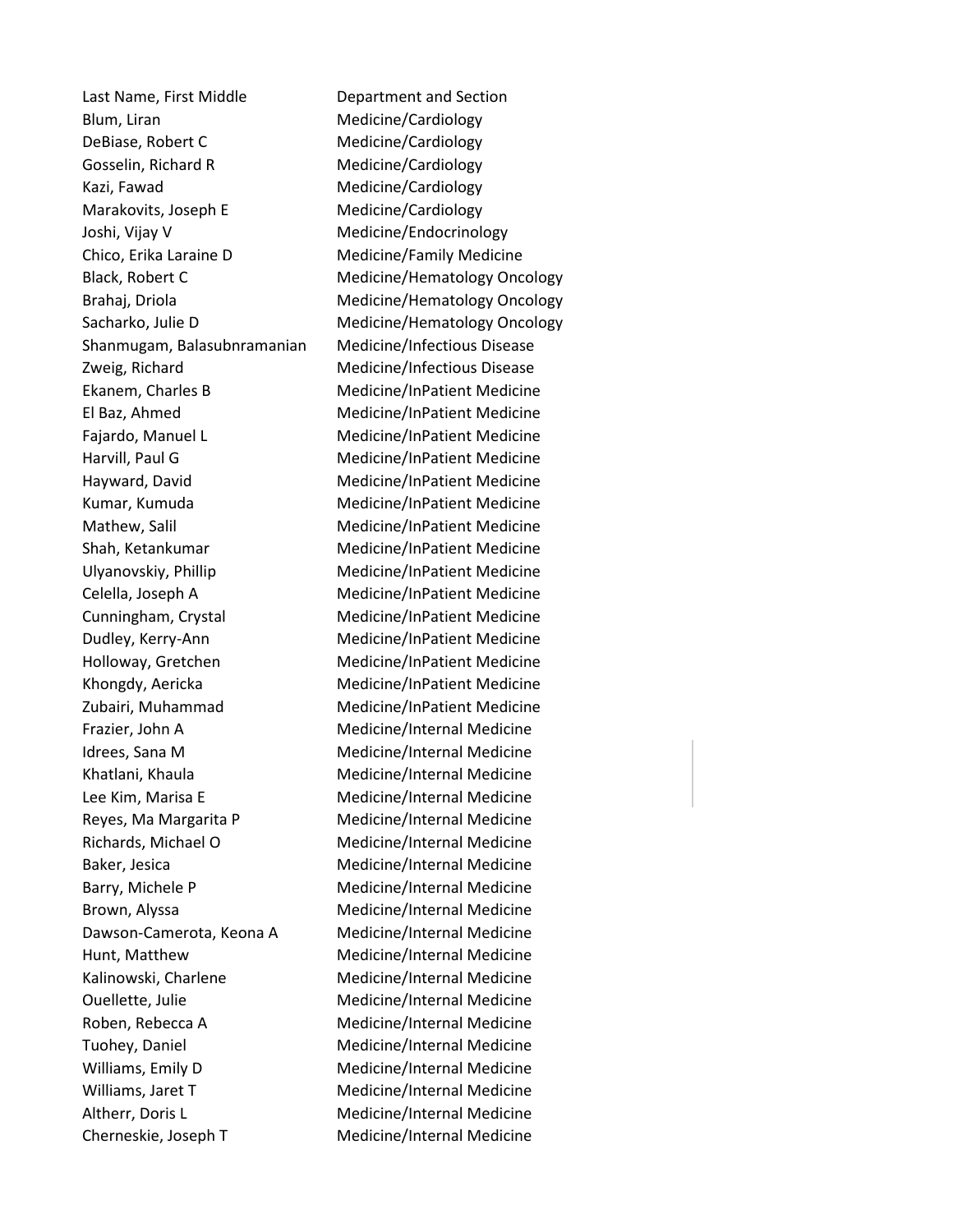Kurako, Kateryna **Medicine**/Neurology Watson, Mark Medicine/Physical Medicine Bondhus, Nelson A Medicine/Pulmonary Caminiti, Stephen P Medicine/Pulmonary Kumar, Toshita Medicine/Pulmonary Parikh, Radhika Medicine/Pulmonary Upadhyay, Shweta Medicine/Pulmonary Sharma, Archana Medicine/Rheumatology Normandin, Michele P Pathology/Pathology Rotundo, Edyta K Pathology/Pathology Scholes, John V Pathology/Pathology Banerjee, Nasima Pathology/Pathology Bystricky, Carla Pediatrics/Pediatrics Dhingra, Sachin Pediatrics/Pediatrics LaBella, Tiffany D Pediatrics/Pediatrics Canedy, Meghan J Pediatrics/Pediatrics Colangelo, Sabrina A Pediatrics/Pediatrics Raymond, Christine M Pediatrics/Pediatrics Sturm, Alison **Pediatrics** Pediatrics/Pediatrics De Los Angeles, Angelo Psychiatry Dusad, Asha **Psychiatry** Kathuria, Nirmal Psychiatry Manoharan, Nachiyappan Psychiatry Rath, Pallavi **Psychiatry** Reindel, Frederick O Psychiatry Hinchey, Tina M Psychiatry Surti, Khushboo Psychiatry Vardhami, Christie P Psychiatry Noonan, Joseph Psychiatry Kang, David J Surgery/Bariatric Surgery Bagdasarian, Rainer Surgery/General Surgery Brady, Elizabeth W Surgery/General Surgery Malit, Vanessa Surgery/General Surgery Marshall, William T Surgery/General Surgery McCallister, Jennifer N Surgery/General Surgery Olszewski, Tanya J Surgery/General Surgery Coman, Thomas J Surgery/General Surgery Desmarais, Danielle S<br>
Surgery/General Surgery Gromowski, Paulina Surgery/General Surgery Joyce, Alison Surgery/General Surgery Levesque, Kristin Surgery/General Surgery Sandberg (Grose), Sarah E Surgery/General Surgery Stolarz, Erica Surgery/General Surgery

Pasha, Saima Ali **Medicine** Medicine/Internal Medicine Rawal-Dhingra, Rupalini Obstetrics & Gynecology/Obstetrics & Gynecology Rowther, Minu Obstetrics & Gynecology/Obstetrics & Gynecology Vemareddy, Kamakshi Obstetrics & Gynecology/Obstetrics & Gynecology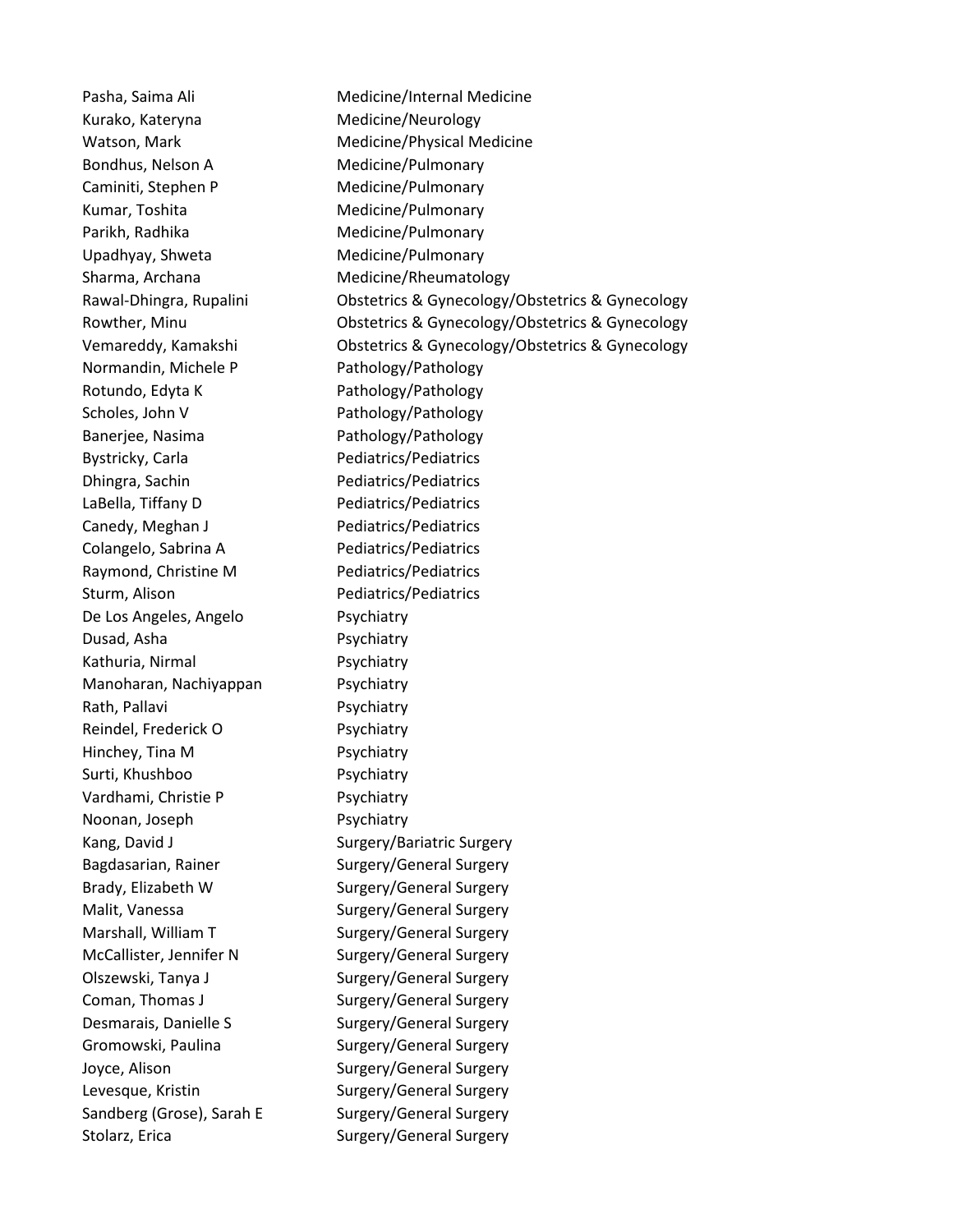Verceles, Ashley Surgery/Podiatry Hammerich, Kai H Surgery/Urology Carvalho, Dorothy R Surgery/Urology

Buraimoh, Morenikeji A Surgery/Orthopedic Surgery Lavery, Kyle P Surgery/Orthopedic Surgery O'Shea, Thomas P Surgery/Orthopedic Surgery Sarokhan, Alison Surgery/Orthopedic Surgery Brown, Joanna D Surgery/Orthopedic Surgery Flynn, Francesca Surgery/Orthopedic Surgery Gain, Brianna M Surgery/Orthopedic Surgery Toto, Julia M Surgery/Plastic Surgery Bagdasarian, Kristofer Surgery/Vascular Surgery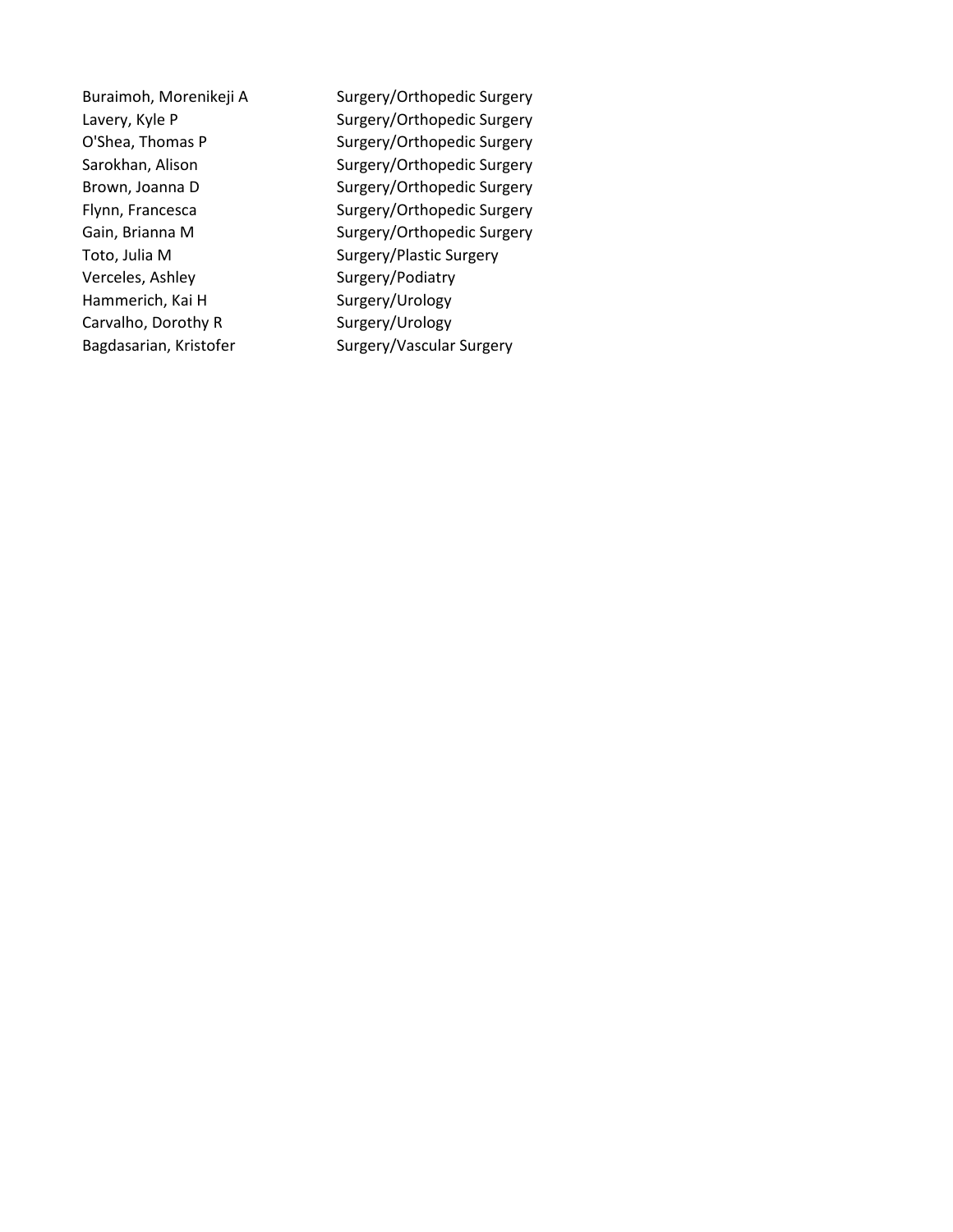Group Name BHMG Cardiology BHMG Cardiology BHMG - Cardiology BHMG Cardiology BHMG Cardiology BHMG - Endocrinology BHMG Primary Care BHMG Cancer Care Center BHMG - Cancer Center BHMG-Cancer Care Center BHMG - Infectious Disease BHMG Infection Disease BHMG Hospitalist BHMG Hospitalist Group BHMG Hospitalists BHMG Hospitalist BHMG Hospitalists BHMG Hospitalists BHMG Hospitalists/Moonlighter BHMG Hospitalists BHMG Hospitalists BHMG Hospitalists BHMG Hospitalists BHMG Hospitalist BHMG Hospitalists BHMG Hospitalist/Moonlighter BHMG-Medicine BHMG

BHMG MedWorks BHMG family med BHMG - Beleden BHMG Plainville BHMG-Occupational Medicine/MedHelp BHMG Belden Gardens BHMG Primary Care BHMG BHMG - Terryville BHMG MedWorks BHMG Med Help

BHMG MedHelp

BHMG - Med Help BHMG- Plainville BHMG Terryville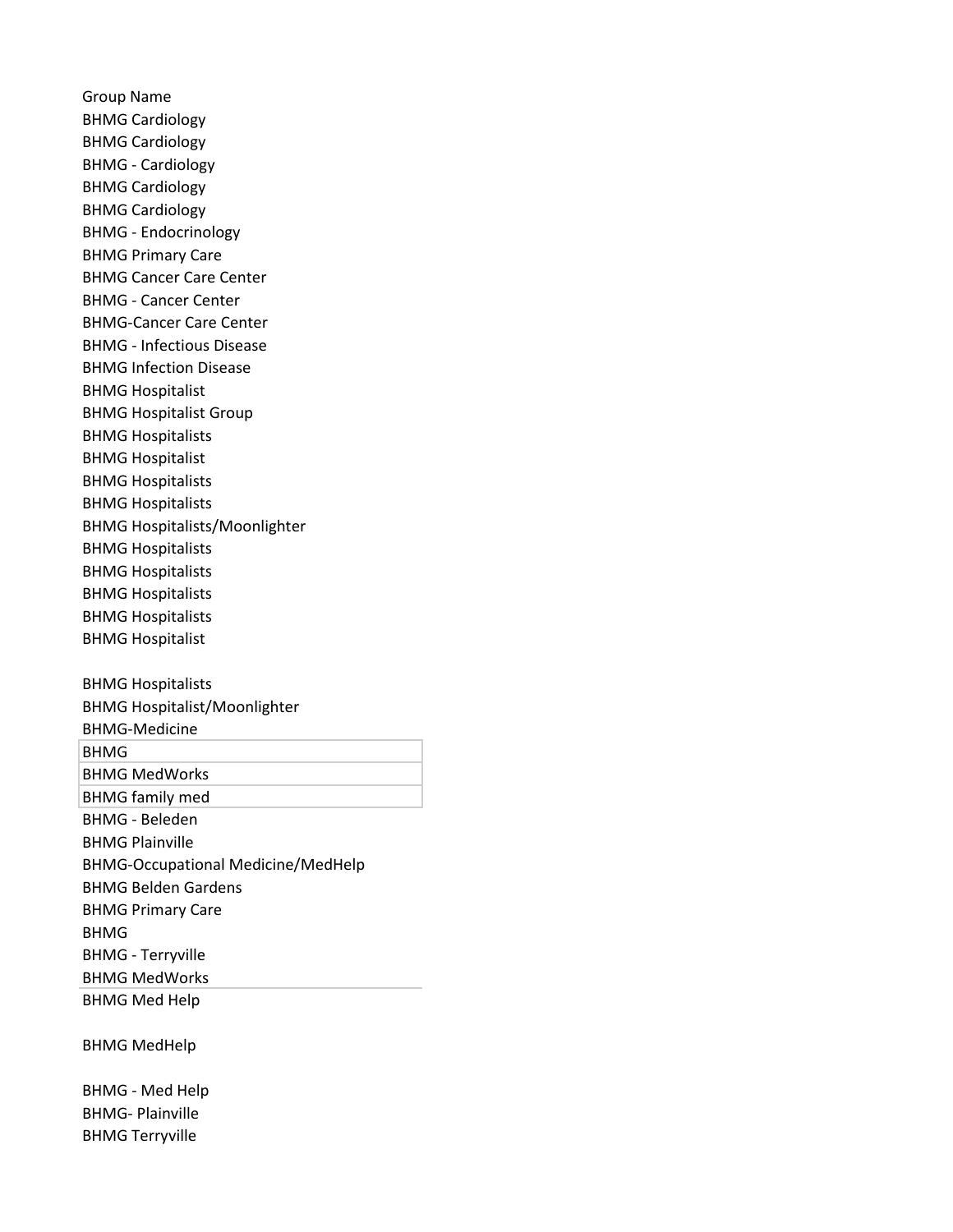BHMG - Internal Medicine BHMG BHMG- Orthopedic & Spine Health BHMG -Internal Medicine BHMG -Pulmonary BHMG -Pulmonary BHMG Pulmonary BHMG-Pulmonary BHMG - Rheumatology BHMG - Obstetrics and Gynecology BHMG - Obs/Gyn BHMG - Obs/Gyn BHMG Pathology BHMG Pathology BHMG Pathology BHMG Pathology BHMG Pediatric Hospitalist BHMG - Pediatric Hospitalists BHMG - Pediatric Hospitalists Bristol Hospital - Pediatric Hospitalist BHMG Pediatric Hospitalists BHMG Pediatric Hospitalist BHMG Pediatric Clinic BHMG Psychiatry BHMG Senior Behavioral Health BHMG Counseling Center BHMG -Psychiatry BHMG Psychiatry BHMG -Psychiatry BHMG Inpatient Behavioral Health BHMG Psychiatry BHMG- The Counseling Center BHMG Bariatric Surgery BHMG Surgery Beekley Center BHMG - Surgery BHMG Surgery BHMG Surgery BHMG - Surgery BHMG - Surgery BHMG - Surgery BHMG General Surgery BHMG Surgery BHMG - Surgery

BHMG - Surgery